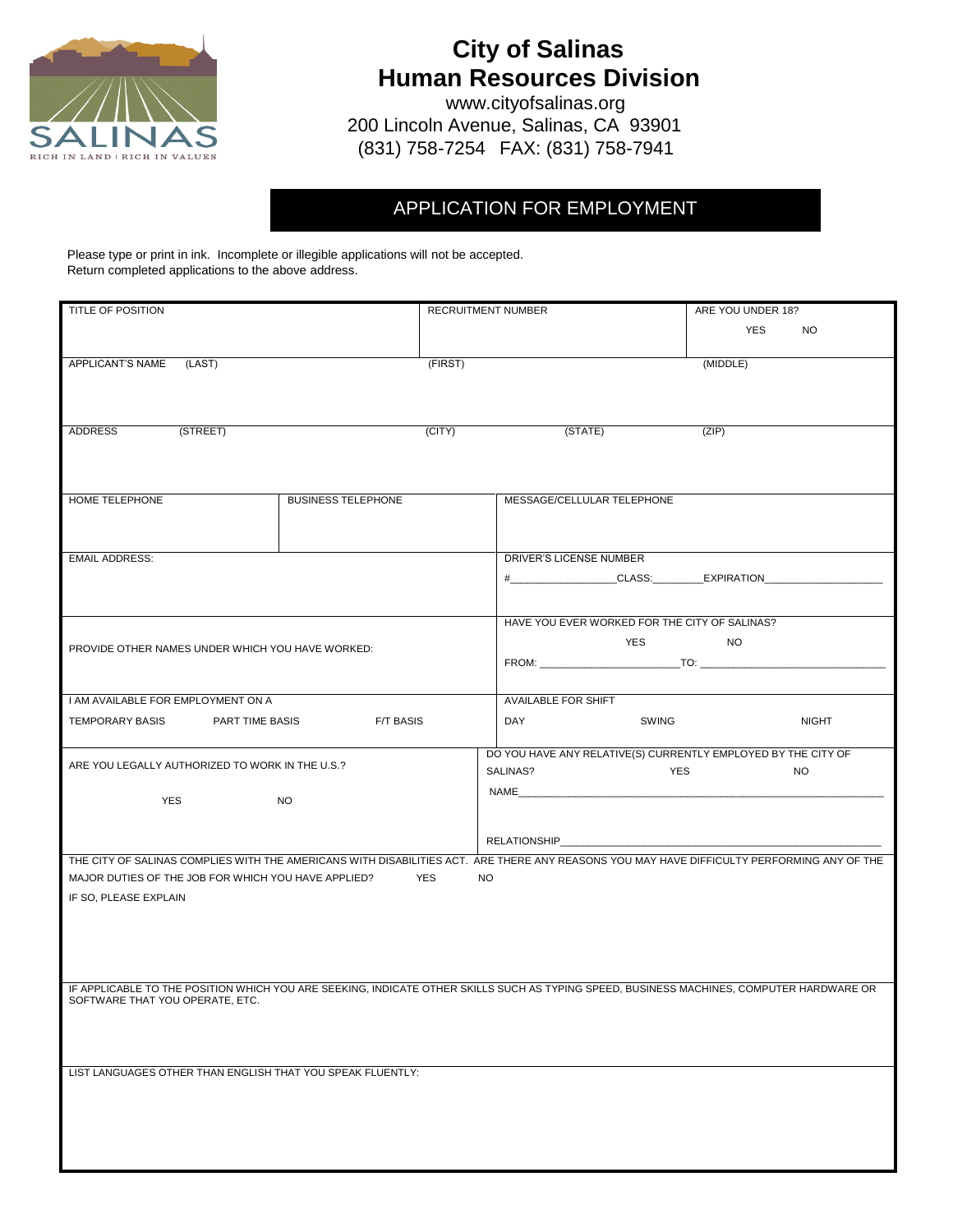| <b>EDUCATION AND TRAINING</b>                                                                                                                                                                                                                                                                                                                                                                     |          | HIGHEST GRADE COMPLETED:          |              | 8 | 9                         | 10                           | 11 | 12<br>(G.E.D.)   |
|---------------------------------------------------------------------------------------------------------------------------------------------------------------------------------------------------------------------------------------------------------------------------------------------------------------------------------------------------------------------------------------------------|----------|-----------------------------------|--------------|---|---------------------------|------------------------------|----|------------------|
| (All education listed may be subject to verification)                                                                                                                                                                                                                                                                                                                                             |          |                                   | COLLEGE:     | 1 | 2                         | 3                            | 4  | POST-GRADUATE    |
| EDUCATIONAL INSTITUTIONS                                                                                                                                                                                                                                                                                                                                                                          | LOCATION | <b>MAJOR SUBJECT</b>              | <b>UNITS</b> |   |                           | DEGREE OR CERTIFICATE        |    |                  |
| <b>HIGH SCHOOL</b>                                                                                                                                                                                                                                                                                                                                                                                |          |                                   |              |   |                           |                              |    |                  |
| COLLEGE/UNIVERSITY                                                                                                                                                                                                                                                                                                                                                                                |          |                                   |              |   |                           |                              |    |                  |
|                                                                                                                                                                                                                                                                                                                                                                                                   |          |                                   |              |   |                           |                              |    |                  |
|                                                                                                                                                                                                                                                                                                                                                                                                   |          |                                   |              |   |                           |                              |    |                  |
| LICENSES, CERTIFICATIONS OR PROFESSIONAL REGISTRATIONS                                                                                                                                                                                                                                                                                                                                            |          |                                   |              |   |                           |                              |    |                  |
| (You may omit associations which indicate race, religious creed, color, national origin, ancestry, sex or age)                                                                                                                                                                                                                                                                                    |          |                                   |              |   |                           |                              |    |                  |
|                                                                                                                                                                                                                                                                                                                                                                                                   |          |                                   |              |   |                           |                              |    |                  |
|                                                                                                                                                                                                                                                                                                                                                                                                   |          |                                   |              |   |                           |                              |    |                  |
|                                                                                                                                                                                                                                                                                                                                                                                                   |          |                                   |              |   |                           |                              |    |                  |
| <b>EXPERIENCE</b>                                                                                                                                                                                                                                                                                                                                                                                 |          |                                   |              |   |                           |                              |    |                  |
| List your work experience for the last 10 years, beginning with your current or most recent experience. Include Military or volunteer services if it is related to this position. List each promotion                                                                                                                                                                                             |          |                                   |              |   |                           |                              |    |                  |
| separately. Experience beyond 10 years ago should be included if it is directly related to the position for which you are applying. You may use additional sheets to complete your work history.<br>A resume may be attached but it is NOT a substitute for completing this section. THIS SECTION MUST BE COMPLETED. Failure to follow these instructions may eliminate you for consideration for |          |                                   |              |   |                           |                              |    |                  |
| the position.                                                                                                                                                                                                                                                                                                                                                                                     |          |                                   |              |   |                           |                              |    |                  |
| NAME OF EMPLOYER                                                                                                                                                                                                                                                                                                                                                                                  |          | <b>TYPE OF BUSINESS</b>           |              |   |                           |                              |    | NO. OF EMPLOYEES |
|                                                                                                                                                                                                                                                                                                                                                                                                   |          |                                   |              |   |                           |                              |    |                  |
| <b>ADDRESS</b>                                                                                                                                                                                                                                                                                                                                                                                    |          | NO. OF PERSONS YOU                |              |   |                           | NAME AND TITLE OF SUPERVISOR |    |                  |
|                                                                                                                                                                                                                                                                                                                                                                                                   |          | SUPERVISED                        |              |   |                           |                              |    |                  |
| <b>TELEPHONE NUMBER</b>                                                                                                                                                                                                                                                                                                                                                                           |          | MAY WE CONTACT NOW?               |              |   | REASON FOR LEAVING        |                              |    |                  |
|                                                                                                                                                                                                                                                                                                                                                                                                   |          | <b>YES</b>                        | <b>NO</b>    |   |                           |                              |    |                  |
| DATES EMPLOYED                                                                                                                                                                                                                                                                                                                                                                                    |          | BRIEF DESCRIPTION OF DUTIES       |              |   |                           |                              |    |                  |
|                                                                                                                                                                                                                                                                                                                                                                                                   |          |                                   |              |   |                           |                              |    |                  |
| <b>JOB TITLE</b>                                                                                                                                                                                                                                                                                                                                                                                  |          |                                   |              |   |                           |                              |    |                  |
| <b>HOURS PER WEEK</b>                                                                                                                                                                                                                                                                                                                                                                             |          |                                   |              |   |                           |                              |    |                  |
| NAME OF EMPLOYER                                                                                                                                                                                                                                                                                                                                                                                  |          | <b>TYPE OF BUSINESS</b>           |              |   |                           |                              |    | NO. OF EMPLOYEES |
|                                                                                                                                                                                                                                                                                                                                                                                                   |          |                                   |              |   |                           |                              |    |                  |
| <b>ADDRESS</b>                                                                                                                                                                                                                                                                                                                                                                                    |          | NO. OF PERSONS YOU<br>SUPERVISED  |              |   |                           | NAME AND TITLE OF SUPERVISOR |    |                  |
|                                                                                                                                                                                                                                                                                                                                                                                                   |          |                                   |              |   |                           |                              |    |                  |
| <b>TELEPHONE NUMBER</b>                                                                                                                                                                                                                                                                                                                                                                           |          | MAY WE CONTACT NOW?               |              |   | <b>REASON FOR LEAVING</b> |                              |    |                  |
|                                                                                                                                                                                                                                                                                                                                                                                                   |          | <b>YES</b>                        | <b>NO</b>    |   |                           |                              |    |                  |
| DATES EMPLOYED                                                                                                                                                                                                                                                                                                                                                                                    |          | BRIEF DESCRIPTION OF DUTIES       |              |   |                           |                              |    |                  |
|                                                                                                                                                                                                                                                                                                                                                                                                   |          |                                   |              |   |                           |                              |    |                  |
| <b>JOB TITLE</b>                                                                                                                                                                                                                                                                                                                                                                                  |          |                                   |              |   |                           |                              |    |                  |
| <b>HOURS PER WEEK</b>                                                                                                                                                                                                                                                                                                                                                                             |          |                                   |              |   |                           |                              |    |                  |
| NAME OF EMPLOYER                                                                                                                                                                                                                                                                                                                                                                                  |          | <b>TYPE OF BUSINESS</b>           |              |   |                           |                              |    | NO. OF EMPLOYEES |
| <b>ADDRESS</b>                                                                                                                                                                                                                                                                                                                                                                                    |          | NO. OF PERSONS YOU                |              |   |                           | NAME AND TITLE OF SUPERVISOR |    |                  |
|                                                                                                                                                                                                                                                                                                                                                                                                   |          | <b>SUPERVISED</b>                 |              |   |                           |                              |    |                  |
|                                                                                                                                                                                                                                                                                                                                                                                                   |          |                                   |              |   |                           | <b>REASON FOR LEAVING</b>    |    |                  |
| <b>TELEPHONE NUMBER</b>                                                                                                                                                                                                                                                                                                                                                                           |          | MAY WE CONTACT NOW?<br><b>YES</b> | NO.          |   |                           |                              |    |                  |
|                                                                                                                                                                                                                                                                                                                                                                                                   |          |                                   |              |   |                           |                              |    |                  |
| DATES EMPLOYED                                                                                                                                                                                                                                                                                                                                                                                    |          | BRIEF DESCRIPTION OF DUTIES       |              |   |                           |                              |    |                  |
| <b>JOB TITLE</b>                                                                                                                                                                                                                                                                                                                                                                                  |          |                                   |              |   |                           |                              |    |                  |
|                                                                                                                                                                                                                                                                                                                                                                                                   |          |                                   |              |   |                           |                              |    |                  |
| <b>HOURS PER WEEK</b>                                                                                                                                                                                                                                                                                                                                                                             |          |                                   |              |   |                           |                              |    |                  |
| 1.I HEREBY CERTIFY THAT ALL STATEMENTS MADE IN THIS APPLICATION ARE TRUE AND COMPLETE, AND ANY MISSTATEMENTS, OMISSIONS, OR FALSIFICATIONS OF MATERIAL                                                                                                                                                                                                                                            |          |                                   |              |   |                           |                              |    |                  |
| FACTS WILL BE CONSIDERED CAUSE FOR IMMEDIATE TERMINATION OF MY EMPLOYMENT WITH THE CITY OF SALINAS, AND/OR AN OFFER OF EMPLOYMENT WILL BE WITHDRAWN.<br>2. I UNDERSTAND THAT EMPLOYMENT IS CONTINGENT UPON SUCCESSFUL COMPLETION OF A JOB RELATED PHYSICAL EXAMINATION AND BACKGROUND CHECK. 3. I AUTHORIZE                                                                                       |          |                                   |              |   |                           |                              |    |                  |
| THE RELEASE OF ANY INFORMATION NECESSARY TO VERIFY THE STATEMENTS MADE IN THIS APPLICATION TO THE CITY OF SALINAS OR ITS DULY AUTHORIZED AGENTS. 4. I<br>UNDERSTAND THAT EMPLOYMENT IS CONTINGENT UPON MY PROVIDING VERIFICATION OF MY IDENTITY AND LEGAL RIGHT TO WORK IN THE U.S.                                                                                                               |          |                                   |              |   |                           |                              |    |                  |
|                                                                                                                                                                                                                                                                                                                                                                                                   |          |                                   |              |   |                           |                              |    |                  |
| DATE                                                                                                                                                                                                                                                                                                                                                                                              |          | SIGNATURE OF APPLICANT            |              |   |                           |                              |    |                  |